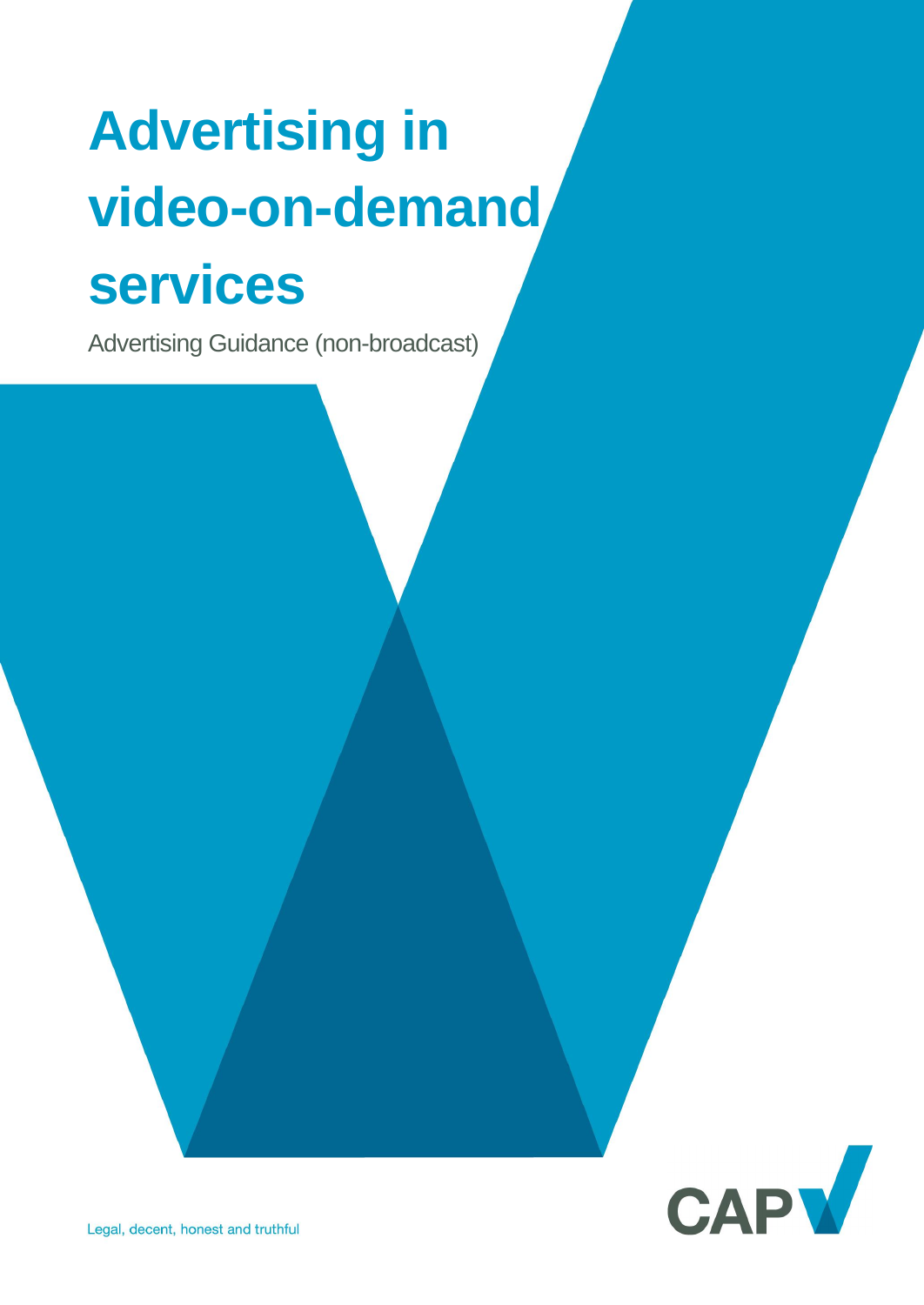# Foreword

The Committee of Advertising Practice (CAP) offers guidance on the interpretation of the UK Code of Advertising (the CAP Code) in relation to non-broadcast marketing communications.

The Broadcast Committee of Advertising Practice (BCAP) offers guidance on the interpretation of the UK Code of Broadcast Advertising (the BCAP Code) in relation to broadcast marketing communications.

Advertising Guidance is intended to guide advertisers, agencies and media owners how to interpret the Codes but is not a substitute for those Codes. Advertising Guidance reflects CAP's and/or BCAP's intended effect of the Codes but neither constitutes new rules nor binds the ASA Councils in the event of a complaint about an advertisement that follows it.

For pre-publication advice on specific non-broadcast advertisements, consult the CAP Copy Advice team by telephone on 020 7492 2100, by fax on 020 7404 3404 or you can log a written enquiry via our [online request form.](http://www.cap.org.uk/Advice-Training-on-the-rules/Bespoke-Copy-Advice.aspx)

For advice on specific radio advertisements, consult th[e Radio Centre,](http://www.racc.co.uk/) and for TV advertisements, [Clearcast.](http://www.clearcast.co.uk/)

For the full list of Advertising Guidance, please [visit our website.](http://www.cap.org.uk/Advice-Training-on-the-rules/Help-Notes.aspx)

Revisions to this guidance: Published: July 2012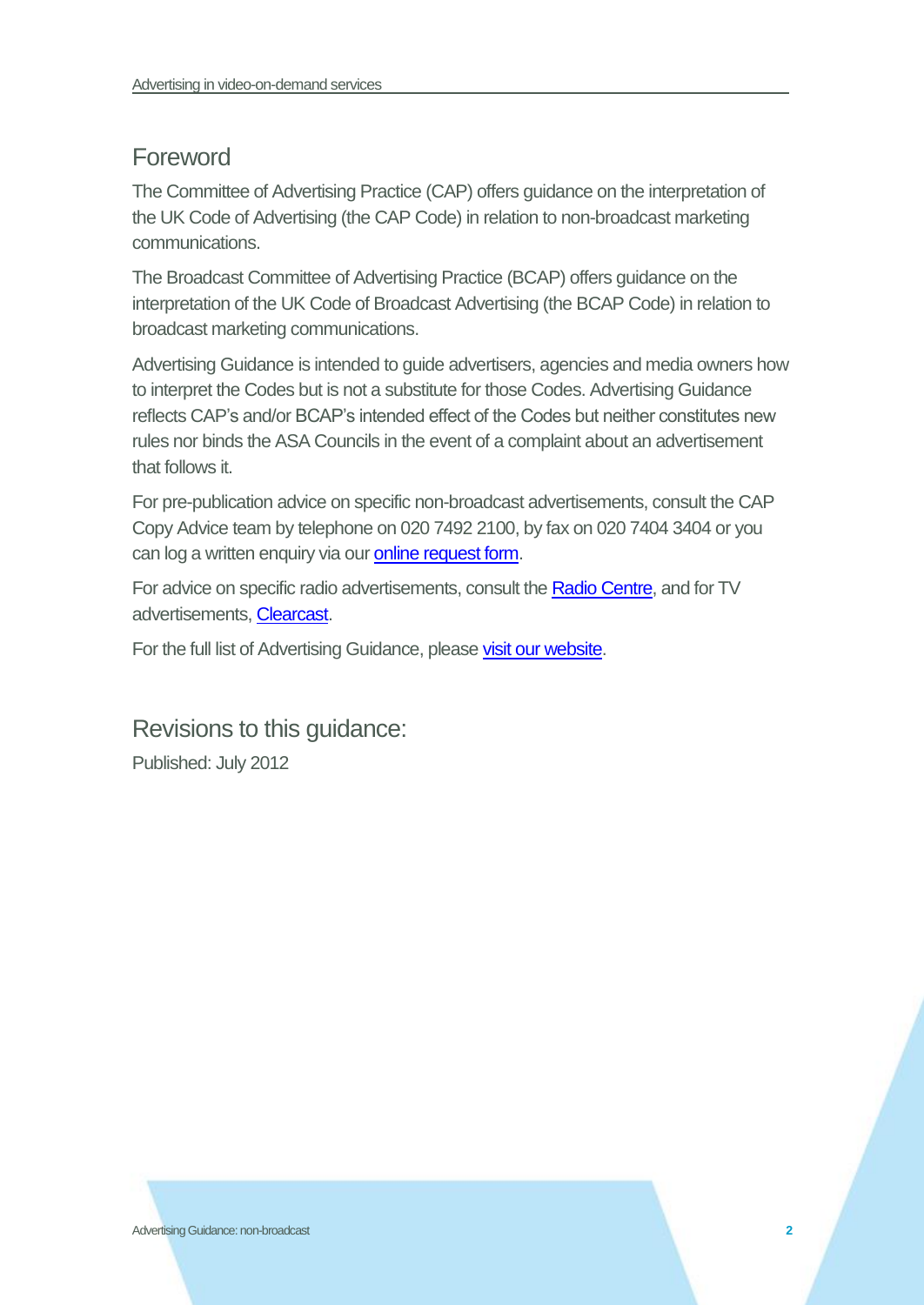## **Overview**

Advertising in video-on-demand services is subject to the CAP Code. The marketer bears the primary responsibility for ensuring that its advertising complies with the CAP Code.

Some advertising in video-on-demand services is subject to regulation under the Communications Act 2003 (as amended), in addition to the CAP Code. It is the videoon-demand service provider, not the marketer, that bears the primary responsibility for ensuring compliance with the Communications Act.

The standards set out in the Communications Act are reproduced in Appendix 2 to the CAP Code and the ASA will consider complaints that advertising falls short of those standards. The ASA will take up complaints that fall under Appendix 2 with the ondemand service provider; complaints that fall under the other rules in the CAP Code will be taken up with the marketer. To help video-on-demand service providers determine what advertising falls within the scope of Appendix 2 (that is, the advertising for which the ASA will hold them responsible), CAP has produced this guidance, in consultation with Ofcom.

#### **Definitions**

Not all providers of on-demand audiovisual content are subject to regulation under the Communications Act. The Communications Act defines the services to which it applies in paragraph 368A. Providers of such on-demand programme services are required to notify the Association of Television on Demand (ATVOD). ATVOD has the responsibility for determining whether an audiovisual on-demand service falls within the scope of the Communications Act (subject to appeal to Ofcom).

Paragraph 368R of the Communications Act states

*(3) For the purposes of this Part, advertising is included in an on-demand programme service if it can be viewed by a user of the service as a result of the user selecting a programme to view.*

This definition is reproduced in Appendix 2 to the CAP Code, which states

*The rules in this section apply only to advertising "included" in a regulated ondemand service, which is advertising that can be viewed by a user of the service as a result of the user selecting a programme to view.*

The rules in Appendix 2 of the CAP Code therefore apply to advertisements that:

- 1. are included in an "on-demand programme service" on ATVOD's list of notified providers and
- 2. can be viewed as a result of the viewer selecting a programme to view.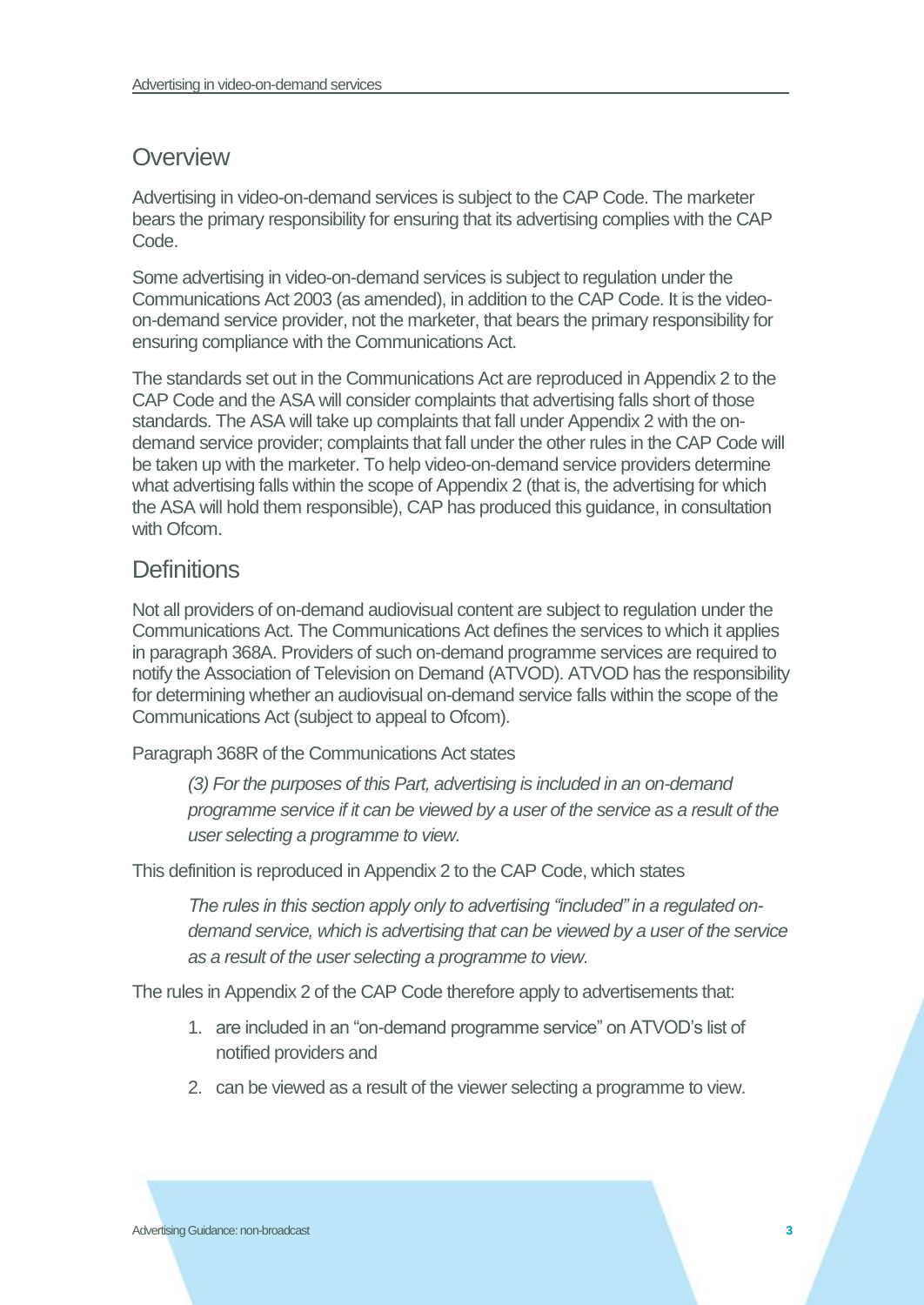# Interpretation

If advertising appears which is not as a result of the viewer selecting a programme to view, it will not be subject to regulation in accordance with the rules in Appendix 2. For example, advertising on navigation pages, such as a list of the programmes that are available to view, which appears before the viewer has selected a programme to view, is outside the scope of Appendix 2.

Advertising that can be viewed as a result of the viewer selecting a programme to view is subject to the rules in Appendix 2. This includes pre- and mid-roll advertisements that are displayed when the viewer selects a particular programme.

Advertisements need not be themselves audiovisual in order to fall within the scope of Appendix 2. All advertising that is displayed as a direct result of the viewer's choice of programme is covered by Appendix 2; so, for example, a banner advertisement that is targeted to a viewer who has chosen to view a particular programme would fall within the scope. A banner advertisement that is not displayed because the viewer has chosen to view a programme would not be considered by the ASA under Appendix 2 (but is subject to the rules in the rest of the CAP Code.)